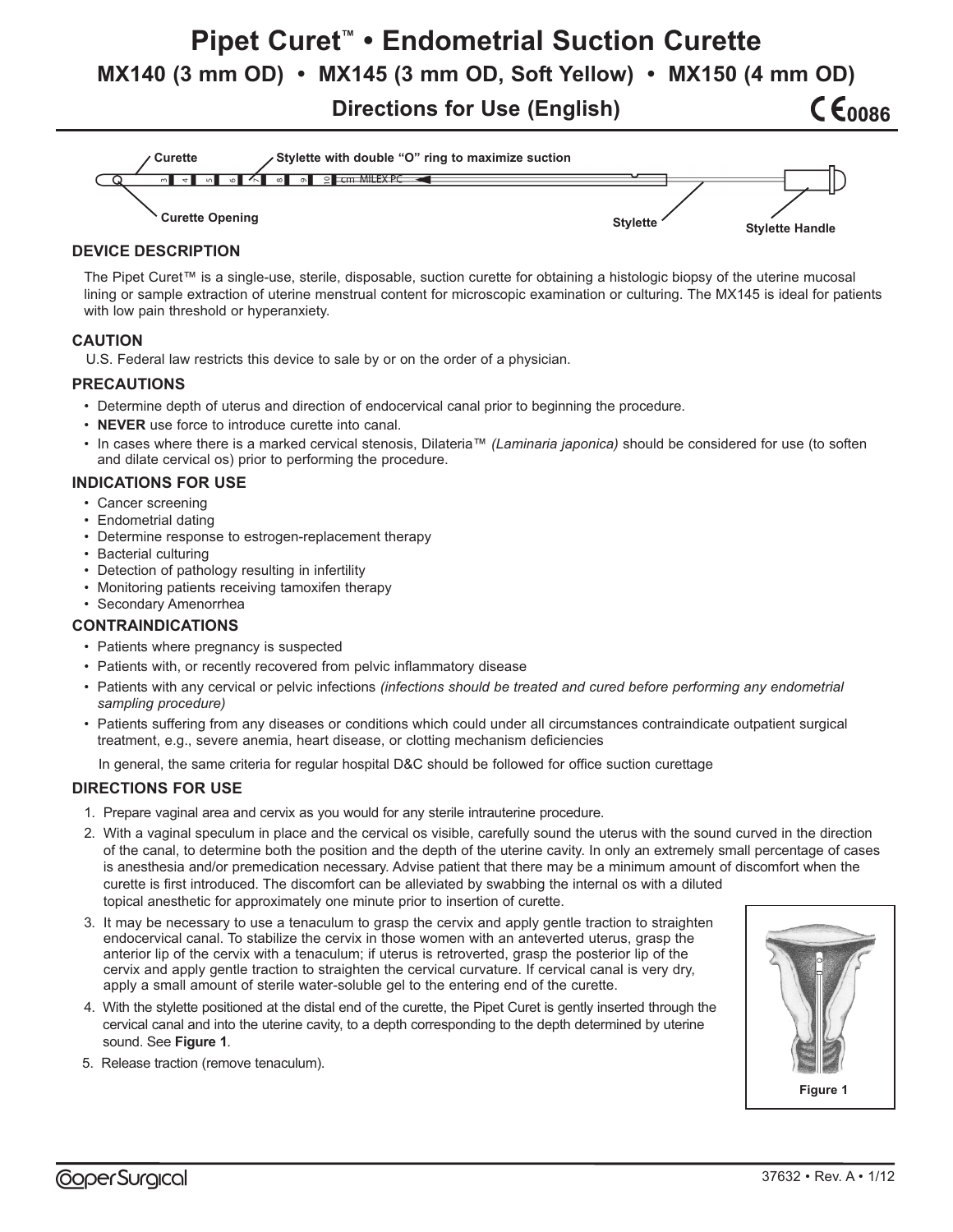- 6. Hold the curette in position with one hand. With the other hand, rapidly withdraw the stylette with one swift steady motion, avoiding interruption in movement. See Figure 2.
- 7. The stylette is withdrawn from curette as far as it will go. (The curette is de signed to prevent total withdrawal of the stylette from the curette.) Leave the stylette fully retracted during the entire procedure.

**NOTE:** Hold the stylette at the base to prevent the stylette from being pulled back into the curette by suction created. See **Figure 3**. Partial, interrupted, or slow with draw al of stylette will not provide the amount of negative pressure (suction) needed to obtain necessary tissue retrieval.

- 8. After withdrawing the stylette in Step 7, hold the stylette with two or three fingers, with the rest of the fingers on the curette (this is to prevent the build-up of negative pressure from pulling the stylette back into the curette). See **Figure 3**.
- 9. Immediately rotate the curette (twirl or roll) between the fingers, move from side to side at the same time you gently move the curette back and forth within the uterine cavity (3 or 4 in/out movements recommended). See **Figures 4 and 5**.
- 10. Gently withdraw the Pipet Curet from the uterus.
- 11. Cut off distal end of the Pipet Curet just above the curette opening, letting the tip drop into the container with appropriate fixative. See Figure 6.
- 12. Feed the stylette back into the curette to expel remaining tissue into the fixative.
- 13. Fill a specimen container with fixative.
- 14. Tightly close the specimen container and label.
- 15. Transfer the depth of uterine cavity as determined by uterine sounding to the patient's chart.
- 16. Dispose of the Pipet Curet in accordance with all applicable Federal, State, and local Medical Hazardous / Waste practices.

**NOTE:** Uterine mucosal specimen should be visible within the curette. Generally, little if any bleeding occurs.

Any cervical manipulation may cause a vaso-vagal reaction. The patient should be watched for evidence of unusual pallor, nausea, vertigo or weakness. These symptoms will generally respond to about 15 minutes of rest and/or mild analgesic.

#### **POST-PROCEDURE**

Following the procedure, have the patient report any bleeding, low-grade fever, and/or continued cramping.

## **EXPLANATION OF SYMBOLS**







Sterilized Using Ethylene Oxide **STERILE EO**

Dilateria™ and Pipet Curet™ are trademarks of CooperSurgical, Inc.

© 2012 CooperSurgical, Inc.



95 Corporate Drive **•** Trumbull, CT 06611 USA Phone: (800) 243-2974 **•** Fax: (800) 262-0105 www.coopersurgical.com

**International:** Phone: (203) 601-9818 Fax: (203) 601-4747















Made in the USA

Leisegang Feinmechanik GmbH Leibnizstraße 32 D-10625, Berlin GERMANY **EC REP**





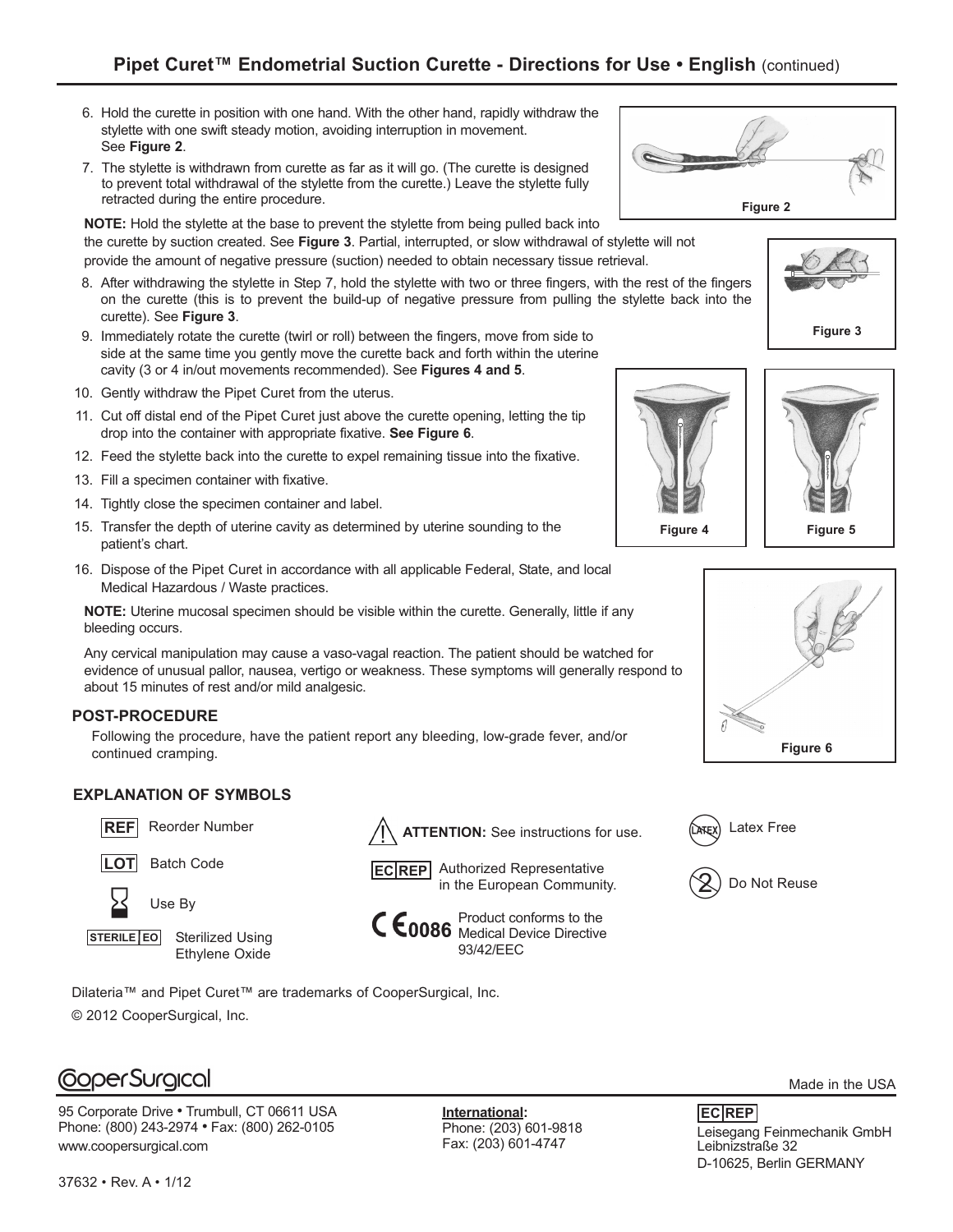# **Pipet Curet™ • Endometrium-Saugkürette**

**MX140 (3 mm Außendurchmesser) • MX145 (3 mm Außendurchmesser; weich, gelb)**

**MX150 (4 mm Außendurchmesser)**

**Gebrauchsanleitung (Deutsch / German)**

# **CE0086**



## **BESCHREIBUNG DES PRODUKTS**

Die Pipet Curet™ ist eine sterile Einweg-Saugkürette zum Einmalgebrauch zur Gewinnung einer histologischen Biopsie der Gebärmutterschleimhaut oder Probenextraktion von uterinen Inhalten bei Menstruationsblutung zur mikroskopischen Untersuchung oder Kulturanzüchtung. Die MX145-Kürette ist ideal für Patientinnen mit niedriger Schmerzgrenze oder für Angstpatientinnen geeignet.

## **VORSICHT**

Laut US-Bundesgesetz ist der Verkauf dieses Produkts nur an Ärzte oder im Auftrag von Ärzten erlaubt.

## **VORSICHTSMASSNAHMEN**

- Bestimmen Sie die Tiefe der Gebärmutter und Richtung des endozervikalen Kanals vor Beginn des Verfahrens.
- Die Kürette **NIEMALS** in den Kanal forcieren.
- In Fällen, wo eine eindeutige Zervixstenose vorliegt, ist die Verwendung von Dilateria™ *(Laminaria japonica)* vor der Durchführung des Eingriffs zu erwägen (zur Erweichung und Erweiterung des Muttermunds).

## **INDIKATIONEN**

- **Krebsvorsorge**
- Endometrium-Datierung
- Bestimmung des Ansprechens auf Östrogenersatztherapie
- Bakterienkultivierung
- Nachweis einer zu Infertilität führenden Pathologie
- Überwachung von Patientinnen, die eine Tamoxifen-Therapie erhalten
- Sekundäre Amenorrhoe

## **KONTRAINDIKATIONEN**

- Mutmaßlich schwangere Patientinnen
- Patientinnen mit einer aktuellen oder vor kurzem abgeklungenen Entzündung im Beckenbereich
- Patientinnen mit Infektionen im Zervix- oder Beckenraum *(infektionen sind zu behandeln oder zu heilen, bevor ein Endometrium-Probenahmeeingriff durchgeführt wird)*
- Patientinnen, die an Krankheiten oder Gesundheitsproblemen leiden, die unter allen Umständen eine ambulante chirurgische Behandlung kontraindizieren könnten, z. B. schwere Anämie, Herzerkrankung oder fehlerhafte Blutgerinnungsmechanismen

Im Allgemeinen sind die Kriterien für die reguläre Dilatatio und Kürettage im Krankenhaus auch bei einer Saugkürettage in der Praxis anwendbar

## **GEBRAUCHSANLEITUNG**

- 1. Bereiten Sie den Vaginalbereich und die Zervix wie für jeden anderen sterilen intrauterinen Eingriff vor.
- 2. Wenn das Vaginalspekulum angelegt und der Muttermund sichtbar ist, verwenden Sie vorsichtig eine Gebärmuttersonde. Die Sonde muss dabei in Richtung des Kanals gebogen sein, um die Position und Tiefe der Gebärmutterhöhle zu bestimmen. Eine Anästhesie und/oder Prämedikation ist nur in einem äußerst geringen Prozentsatz aller Fälle notwendig. Informieren Sie die Patientin, dass sie bei erstmaligem Einführen der Kürette möglicherweise geringfügige Beschwerden verspürt. Die Beschwerden können durch Abtupfen des inneren Muttermunds mit einem verdünnten topischen Anästhetikum für ca. eine Minute vor dem Einführen der Kürette gelindert werden.
- 3. Gegebenenfalls muss die Zervix mit einer Hakenzange ergriffen und vorsichtig gezogen werden, um den endozervikalen Kanal zu strecken. Um die Zervix bei Frauen mit antevertierter Gebärmutter zu stabilisieren, greifen Sie die anteriore Zervixlippe mit einer Hakenzange. Bei retrovertierter Gebärmutter greifen Sie die posteriore Zervixlippe und ziehen leicht, um die Zervixkrümmung zu strecken. Wenn der Zervixkanal sehr trocken ist, geben Sie eine kleine Menge steriles wasserlösliches Gel auf das vordere Ende der Kürette auf.
- 4. Die Pipet Curet wird mit der am distalen Kürettenende positionierten Stilette vorsichtig in den Zervixkanal und die Gebärmutterhöhle eingeführt, und zwar bis auf die Tiefe, die mit der Gebärmuttersonde bestimmten Tiefe entspricht. Siehe **Abb. 1***.*

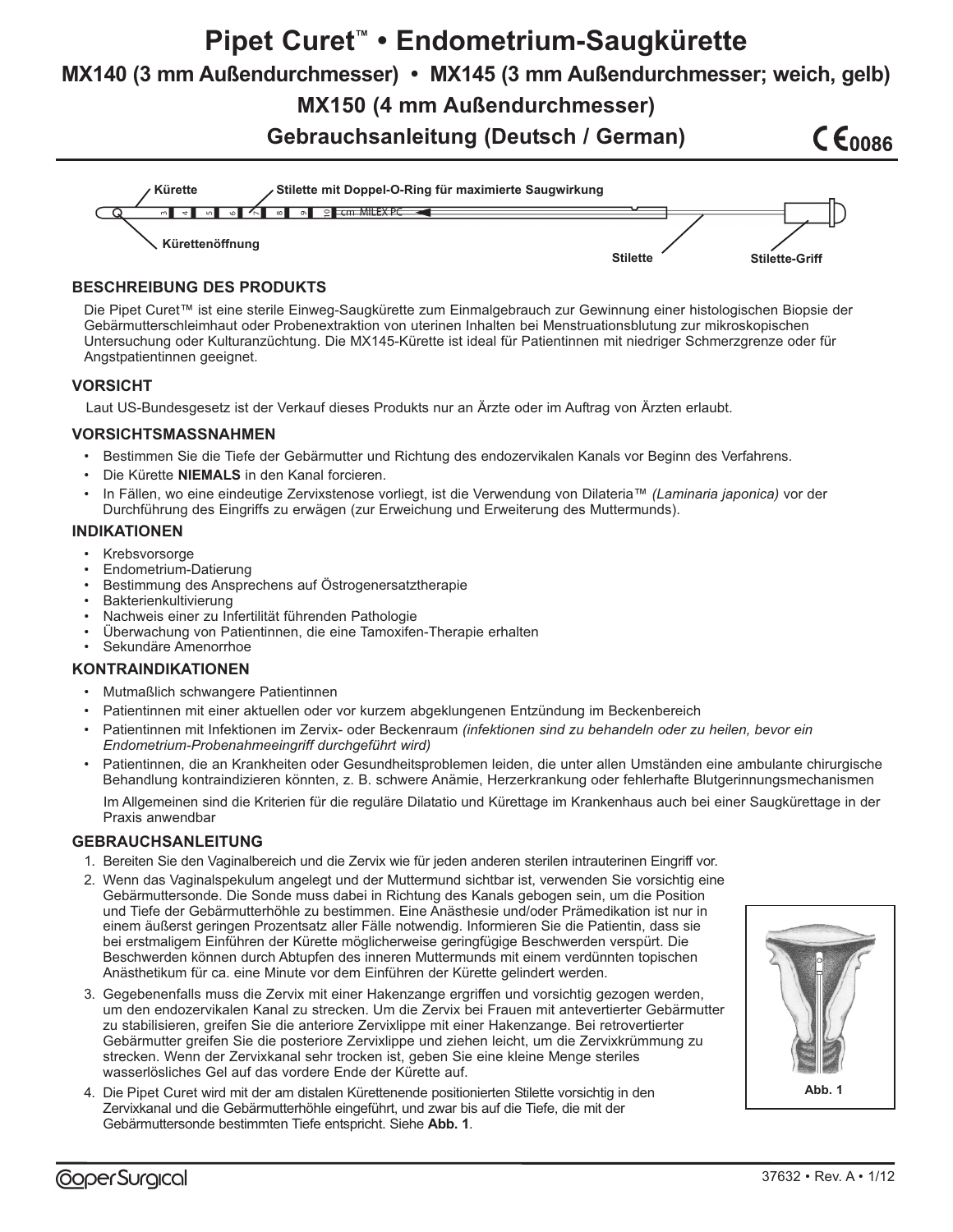- 5. Ziehen einstellen (Hakenzange entfernen).
- 6. Halten Sie die Kürette mit einer Hand in Position. Ziehen Sie die Stilette mit der anderen Hand mit einer schnellen gleichmäßigen Bewegung heraus, ohne die Bewegung zu unterbrechen.Siehe **Abb. 2**.
- 7. Die Stilette wird so weit wie möglich aus der Kürette herausgezogen. (Die Konstruktion der Kürette verhindert ein komplettes Herausziehen der Stilette aus der Kürette.) Lassen Sie die Stilette während des gesamten Verfahrens vollständig zurückgezogen.

**HINWEIS:** Halten Sie die Stilette am Ansatz fest, um zu verhindern, dass sie durch die erzeugte Saugwirkung in die Kürette zurückgezogen wird. Siehe **Abb. 3**. Ein partielles, unterbrochenes oder langsames Zurückziehen der Stilette erzeugt nicht den erforderlichen Negativdruck (Saugwirkung) zur Gewinnung der notwendigen Gewebsentnahme.

- 8. Nach Rückzug der Stilette in Schritt 7 halten Sie die Stilette mit zwei oder drei Fingern fest und lassen Sie die restlichen Finger an der Kürette angelegt (um zu verhindern, dass der Negativdruckaufbau die Stilette in die Kürette zurückzieht). Siehe **Abb. 3**.
- 9. Drehen (zwirbeln oder rollen) Sie die Kürette sofort zwischen den Fingern. Bewegen Sie die Kürette gleichzeitig von einer Seite zur anderen, während Sie sie in der Gebärmutterhöhle vor- und zurückziehen (3 oder 4 Hinein/Hinaus-Bewegungen werden empfohlen). Siehe **Abb. 4 und 5**.
- 10. Ziehen Sie die Pipet Curet vorsichtig aus dem Uterus.
- 11. Schneiden Sie das distale Ende der Pipet Curet direkt oberhalb der Kürettenöffnung ab und lassen Sie die Spitze in den Behälter mit dem entsprechenden Fixativ fallen. **Siehe Abb. 6**.
- 12. Schieben Sie die Stilette wieder in die Kürette, um das Restgewebe in das Fixativ auszustoßen.
- 13. Füllen Sie einen Probenbehälter mit Fixativ.
- 14. Verschließen Sie den Probenbehälter fest und beschriften Sie ihn.
- 15. Tragen Sie die Tiefe der Gebärmutterhöhle entsprechend der Bestimmung mit der Gebärmuttersonde in der Krankenakte der Patientin ein.
- 16. Entsorgen Sie die Pipet Curet entsprechend allen anwendbaren staatlichen, regionalen und lokalen Vorschriften zur Entsorgung von medizinischen/gefährlichen Abfällen.

**HINWEIS:** Die Gebärmuterschleimhautprobe muss in der Kürette sichtbar sein. In der Regel tritt eine geringfügige Blutung auf, wenn überhaupt.

Jegliche Zervixmanipulation kann eine vasovagale Reaktion verursachen. Die Patientin ist auf Anzeichen von ungewöhnlicher Blässe, Übelkeit, Schwindel oder Schwäche zu beobachten. Diese Symptome sprechen in der Regel auf etwa 15 Minuten Ruhe und/oder ein leichtes Analgetikum an.

## **VERFAHREN NACH DEM EINGRIFF**

Die Patientin ist anzuweisen, nach dem Verfahren Blutungen, niedriges Fieber und/oder andauernde Krämpfe zu melden.

## **SYMBOLE**



**LOT** Chargencode



Verfallsdatum

Produkt entspricht der



Dilateria™ und Pipet Curet™ sind Marken von CooperSurgical, Inc. © 2012 CooperSurgical, Inc.

# **CoperSurgical**

95 Corporate Drive **•** Trumbull, CT 06611 USA Tel: +1 (800) 243-2974 **•** Fax: +1 (800) 262-0105 www.coopersurgical.com

**International:** Tel: +1 (203) 601-9818



Fax: +1 (203) 601-4747 Leisegang Feinmechanik GmbH Leibnizstraße 32 D-10625, Berlin GERMANY **EC REP**













Autorisierte Vertretung in der Europäischen Gemeinschaft. **EC REP**



Medizinprodukterichtlinie 93/42/EEG

Latexfrei



Nicht wiederverwenden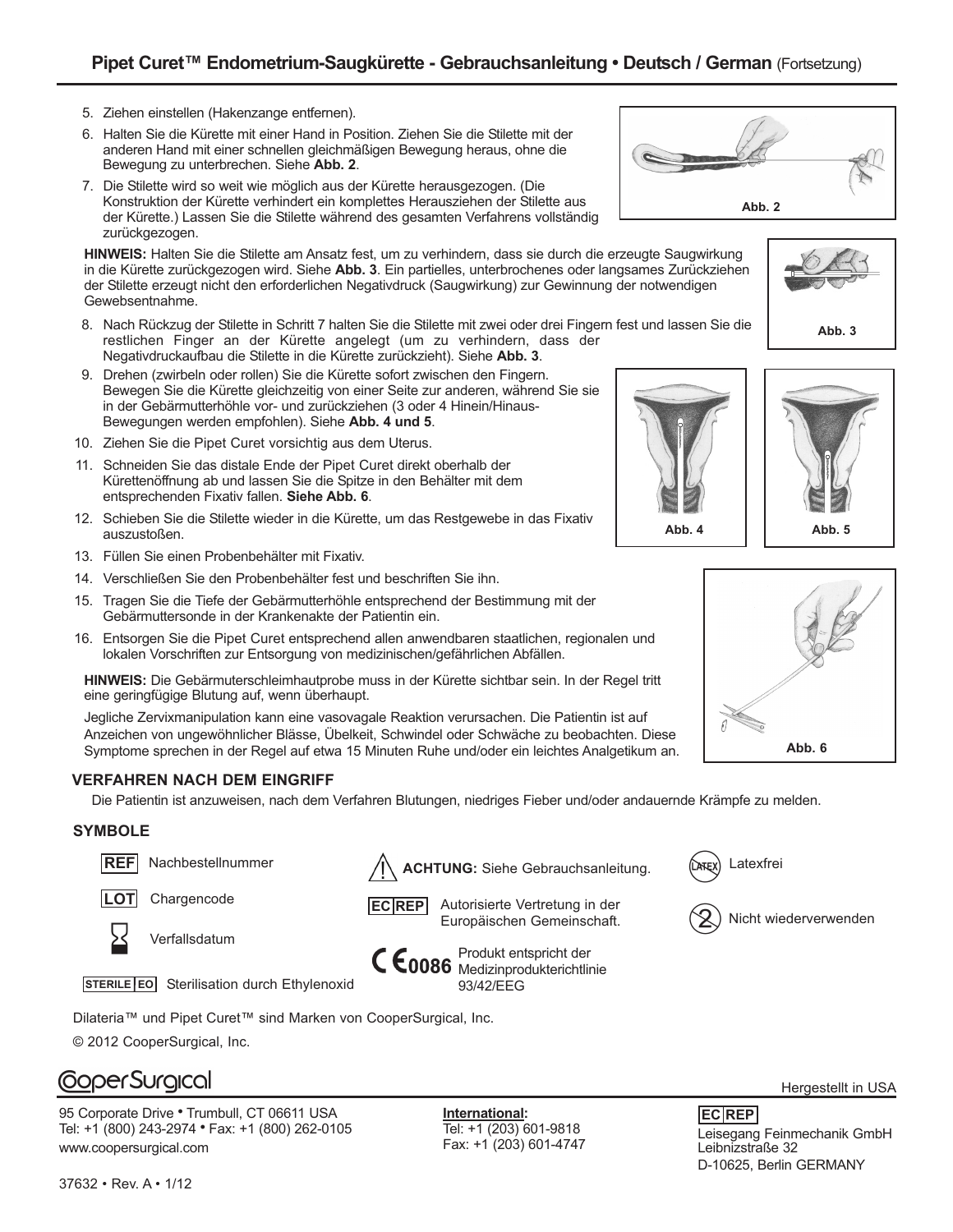# **Pipet Curet™ • Cureta de succión endometrial**

**MX140 (DE 3 mm) • MX145 (DE 3 mm, amarillo claro) • MX150 (DE 4 mm) CE0086** 

**Instrucciones de uso (Español / Spanish)**



## **DESCRIPCIÓN DEL DISPOSITIVO**

La Pipet Curet™ es una cureta de succión estéril, de un solo uso y desechable que permite obtener una biopsia para diagnóstico histológico del recubrimiento de la mucosa uterina o extraer una muestra del contenido menstrual uterino para su examen microscópico o su cultivo. La MX145 es ideal para pacientes con un umbral bajo de dolor o hiperansiedad.

#### **PRECAUCIÓN**

Las leyes federales de EE UU limitan la venta de este dispositivo a médicos o por prescripción médica.

#### **PRECAUCIONES**

- Determine la profundidad del útero y la dirección del canal endocervical antes de comenzar el procedimiento.
- **NUNCA** aplique fuerza para introducir la cureta en el canal.
- En los casos en que exista una estenosis cervical marcada, debe considerarse el uso de Dilateria™ *(Laminaria japonica)* (para ablandar y dilatar el orificio cervical) antes de realizar el procedimiento.

#### **INDICACIONES DE USO**

- Detección de cáncer
- Datación endometrial
- Determinar la respuesta a la terapia de reemplazo de estrógenos
- Cultivo bacteriano
- Detección de patologías causantes de infertilidad
- Supervisión de pacientes que reciben terapia de tamoxifeno
- Amenorrea secundaria

#### **CONTRAINDICACIONES**

- Pacientes de las que se tiene la sospecha de que puedan estar embarazadas
- Pacientes con una enfermedad inflamatoria de la pelvis o recuperadas recientemente de ella
- Pacientes con cualquier infección cervical o pélvica *(las infecciones deben tratarse y curarse antes de realizar cualquier procedimiento de toma de muestra endometrial)*
- Pacientes que sufran cualquier enfermedad o trastorno que podrían contraindicar en todos los casos su tratamiento quirúrgico ambulatorio, por ejemplo, anemia grave, cardiopatía o deficiencias en el mecanismo de coagulación

En general, para un curetaje de succión en consulta, deben seguirse los mismos criterios de dilatación y curetaje normales en hospital

#### **INSTRUCCIONES DE USO**

- 1. Prepare la zona de la vagina y el cuello del útero como haría para cualquier procedimiento intrauterino estéril.
- 2. Con un espéculo vaginal en su lugar y el orificio cervical visible, sondee cuidadosamente el útero con la sonda curvada en la dirección del canal para determinar la posición y la profundidad de la cavidad uterina. En solo un porcentaje extremadamente pequeño de casos es necesaria anestesia y/o medicación previa. Advierta a la paciente de que puede sentir una ligera incomodidad al introducírsele la cureta por primera vez. La incomodidad se puede aliviar pasando un bastoncillo con un anestésico tópico diluido por el orificio interno durante aproximadamente un minuto antes de la inserción de la cureta.
- 3. Puede ser necesario utilizar un tenáculo para atrapar el cuello del útero y aplicar una ligera tracción para enderezar el canal endocervical. Para estabilizar el cuello del útero en mujeres con un útero antevertido, atrape el labio anterior del cuello del útero con un tenáculo; si el útero está retrovertido, atrape el labio posterior del cuello del útero y aplique una ligera tracción para enderezar la curvatura cervical. Si el canal cervical está muy seco, aplique una pequeña cantidad de gel soluble en agua estéril al extremo entrante de la cureta.
- 4. Con el estilete colocado en el extremo distal de la cureta, la Pipet Curet se inserta suavemente a través del canal cervical hasta la cavidad uterina, a una profundidad que se corresponda con lo determinado en el sondeo uterino. Consulte la Figura 1.

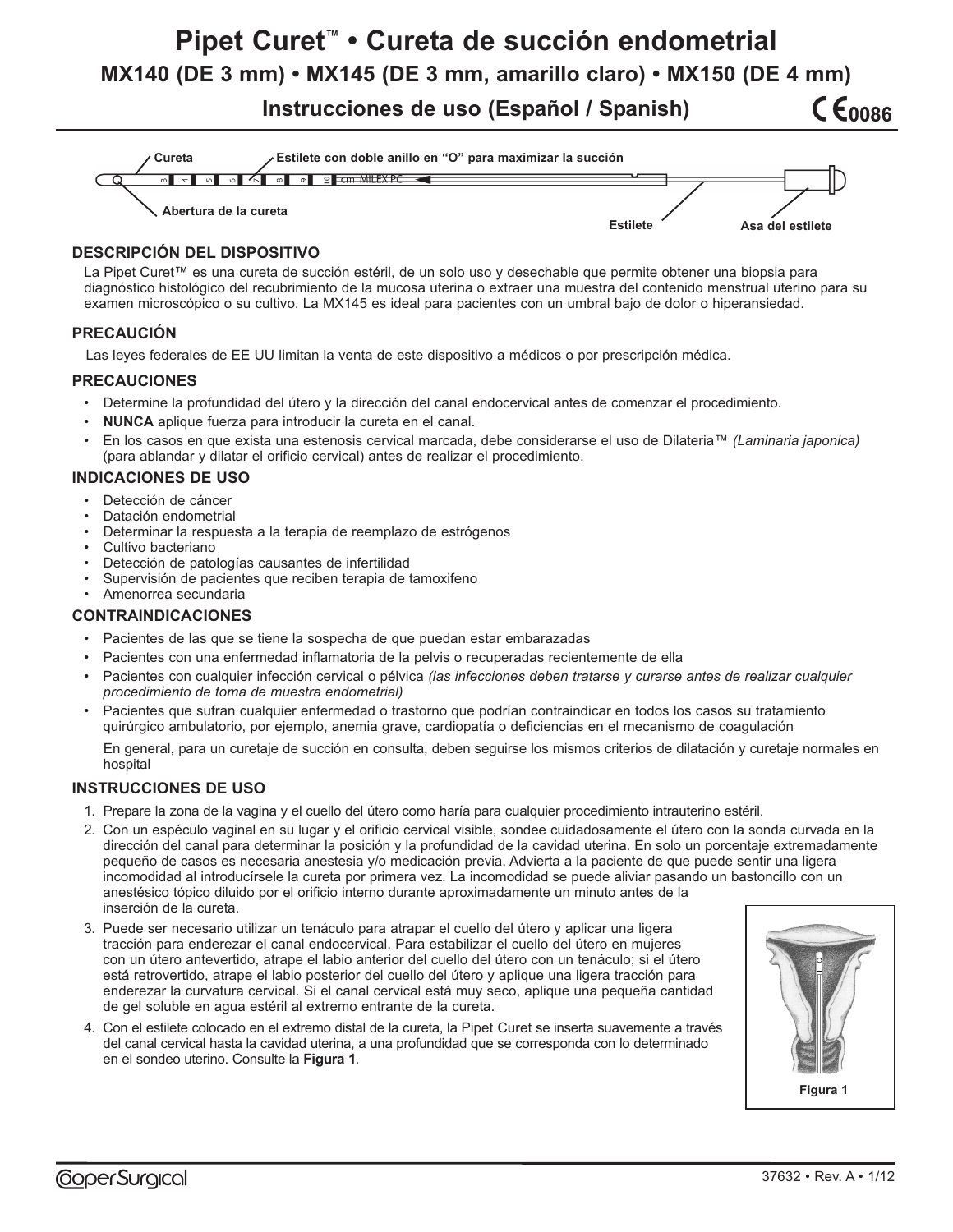## **Pipet Curet™ Cureta de succión endometrial - Instrucciones de uso • Español / Spanish** (continuación)

- 5. Libere la tracción (extraiga el tenáculo).
- 6. Sostenga la cureta en posición con una mano. Con la otra mano, retire rápidamente el estilete con un movimiento constante y rápido, evitando la interrupción del movimiento. Consulte la **Figura 2.**
- 7. El estilete debe sacarse de la cureta tanto como sea posible. (La cureta está diseñada para evitar la retirada total del estilete de la cureta.) Deje el estilete completamente retraído durante todo el procedimiento.

**NOTA:** sostenga el estilete por su base para evitar que vuelva a entrar dentro de la cureta debido a la succión creada. Consulte la Figura 3. La retirada parcial, interrumpida o lenta del estilete no proporcionará la cantidad de presión negativa (succión) requerida para recuperar el tejido necesario.

- 8. Tras retirar el estilete en el paso 7, sosténgalo con dos o tres dedos y coloque el resto de dedos en la cureta (para evitar que se cree presión negativa al retraer el estilete en la cureta). Consulte la **Figura 3**.
- 9. Gire inmediatamente la cureta (haciéndola rodar) entre los dedos y muévala de lado a lado y al mismo tiempo hacia adelante y hacia atrás dentro de la cavidad uterina (se recomiendan 3 o 4 movimientos dentro/fuera). Consulte las **Figuras 4 y 5**.
- 10. Retire suavemente la Pipet Curet del útero.
- 11. Corte el extremo distal de la Pipet Curet justo por encima de la abertura de la cureta, dejando que la punta caiga en un recipiente con un fijador adecuado. **Consulte la Figura 6**.
- 12. Introduzca de nuevo el estilete dentro de la cureta para expeler el resto del tejido en el fijador.
- 13. Llene un recipiente de especímenes con fijador.
- 14. Cierre firmemente el recipiente de especímenes y etiquételo.
- 15. Anote la profundidad de la cavidad uterina según lo determinado por el sondeo uterino en el historial de la paciente.
- 16. Deseche la Pipet Curet de acuerdo con todas las prácticas federales, estatales y locales aplicables sobre residuos médicos/peligrosos.

**NOTA:** el espécimen de mucosa uterina debe ser visible dentro de la cureta. Si se produce una hemorragia, esta suele ser pequeña.

Cualquier manipulación cervical puede provocar una reacción vasovagal. Debe observarse a la paciente en busca de evidencias de palidez, náusea, vértigo o debilidad inusuales. Estos síntomas suelen desaparecer con 15 minutos de descanso y/o un analgésico suave.

#### **PROCEDIMIENTO POSTERIOR**

Tras el procedimiento, indique a la paciente que le informe de cualquier hemorragia, fiebre menor y/o calambres continuos.

## **EXPLICACIÓN DE SÍMBOLOS**





Utilizar antes de

**STERILE EO** Esterilizado por óxido de etileno

**REF** Número de pedido  $\sqrt{ }$  **ATENCIÓN:** consultar las instrucciones de uso. **CATEX** 





El producto cumple con la directiva sobre dispositivos médicos 93/42/CEE

Dilateria™ y Pipet Curet™ son marcas registradas de CooperSurgical, Inc.

© 2012 CooperSurgical, Inc.

## **CoperSurgical**

95 Corporate Drive **•** Trumbull, CT 06611 USA Teléfono: +1 (800) 243-2974 **•** Fax: +1 (800) 262-0105 www.coopersurgical.com

**Internacional:** Teléfono: +1 (203) 601-9818















Sin látex

Fabricado en EE UU

Telefono: +1 (203) 601-9818<br>Fax: +1 (203) 601-4747 Teibnizstraße 32 Leibnizstraße 32 D-10625, Berlin GERMANY **EC REP**

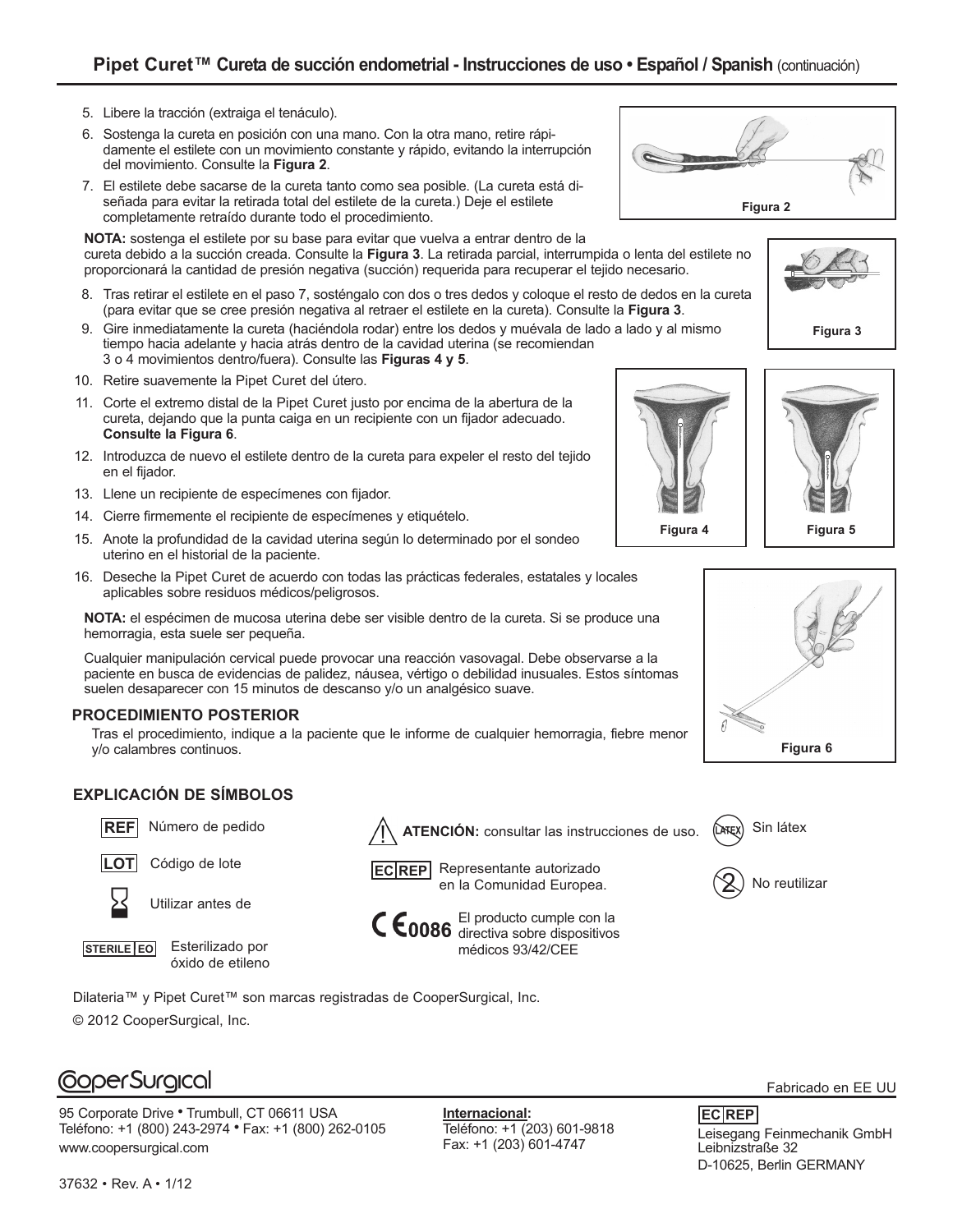**Pipet Curet™ • Curette d'aspiration endométriale MX140 (Ø ext. 3 mm) • MX145 (Ø ext. 3 mm, jaune pâle) • MX150 (Ø ext. 4 mm)**

**Mode d'emploi (Français / French)**



#### **DESCRIPTION DU DISPOSITIF**

La Pipet Curet™ est une curette d'aspiration jetable, stérile et à usage unique prévue pour obtenir une biopsie histologique de la muqueuse de l'utérus ou prélever un échantillon menstruel utérin aux fins d'analyses microscopiques ou de cultures. La curette MX145 est idéale pour les patientes très sensibles à la douleur ou hyperanxieuses.

#### **AVERTISSEMENT**

Selon la loi fédérale américaine, ce produit ne peut être vendu que par un médecin ou sur son ordonnance.

#### **PRÉCAUTIONS D'EMPLOI**

- Déterminer la profondeur de l'utérus et l'orientation du canal endocervical avant de comencer la procédure.
- **NE JAMAIS** forcer l'introduction de la curette dans le canal.
- En cas de sténose cervicale marquée, il sera éventuellement nécessaire de faire appel à la Dilateria™ *(Laminaria japonica)* (pour assouplir et dilater l'orifice cervical) avant de procéder à l'intervention.

#### **INDICATIONS**

- Dépistage du cancer
- Histologie de l'endomètre
- Détermination de la réponse au traitement hormonal substitutif à base d'oestrogènes
- Culture bactérienne
- Détection de pathologies entraînant une infertilité
- Suivi des patientes recevant un traitement par tamoxifène
- Aménorrhée secondaire

#### **CONTRE-INDICATIONS**

- Patientes susceptibles d'être enceintes
- Patientes atteintes ou récemment remises d'une pathologie inflammatoire pelvienne
- Patientes présentant des infections pelviennes ou du col de l'utérus *(avant toute intervention de prélèvement de l'endomètre, il convient de traiter et de guérir toutes infections)*
- Patientes souffrant de maladies ou pathologies qui sont susceptibles, en toutes circonstances, de contre-indiquer un traitement chirurgical ambulatoire, comme par exemple une anémie grave, une maladie cardiaque ou une déficience du mécanisme de la coagulation

En règle générale, les critères appliqués pour une dilatation et curetage à l'hôpital doivent aussi être observés pour un curetage par aspiration au cabinet

#### **MODE D'EMPLOI**

- 1. Préparer la région vaginale et le col de l'utérus comme pour toute intervention intra-utérine stérile.
- 2. Une fois le spéculum vaginal en place, l'orifice cervical étant visible, sonder l'utérus avec précaution, la sonde incurvée dans la direction du canal, afin de déterminer la position et la profondeur de la cavité utérine. Une anesthésie et/ou prise préalable de médicaments n'est nécessaire que dans un pourcentage de cas extrêmement faible. Prévenir la patiente qu'il est possible qu'une légère sensation d'inconfort soit ressentie lors de l'introduction initiale de la curette. L'inconfort peut être réduit en badigeonnant l'orifice interne avec un anesthésique topique dilué pendant environ une minute avant l'insertion de la curette.
- 3. Il peut être nécessaire d'utiliser un ténaculum pour saisir le col utérin et exercer une légère traction pour éliminer la courbe du canal endocervical. Pour stabiliser le col chez les femmes dont l'utérus est antéversé, saisir la lèvre antérieure du col avec un ténaculum ; si l'utérus est rétroversé, saisir la lèvre postérieure du col et exercer une légère traction pour éliminer la courbe endocervicale. Si le canal cervical est très sec, appliquer une petite quantité de gel hydrosoluble stérile sur l'extrémité avant de la curette.
- 4. Le stylet étant positionné à l'extrémité distale de la curette, insérer délicatement la Pipet Curet par le canal cervical et dans la cavité utérine, jusqu'à une profondeur correspondant à celle déterminée lors du sondage de l'utérus. Voir **Figure 1**.



C E0086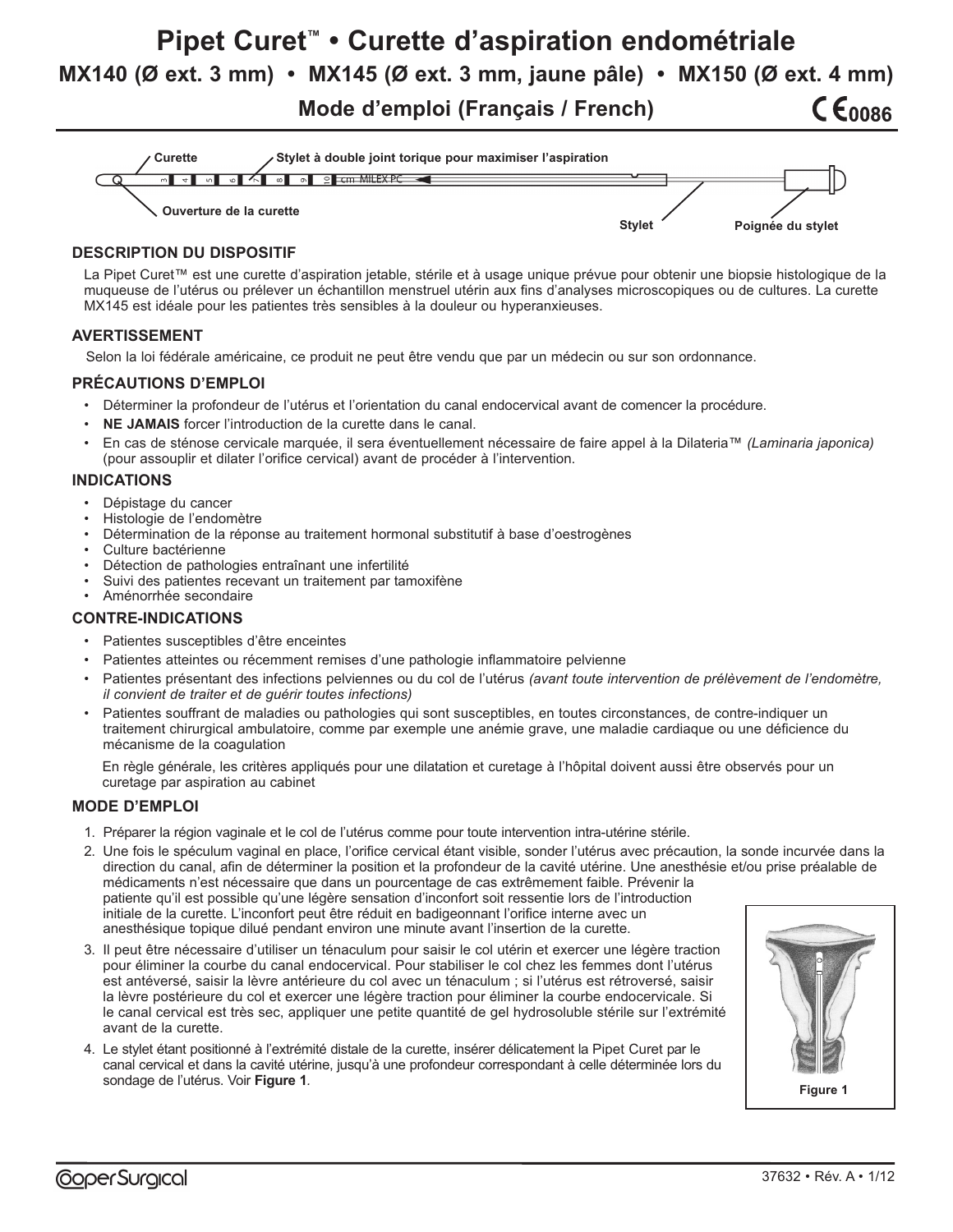- 5. Relâcher la traction (retirer le ténaculum).
- 6. Tenir la curette en place d'une main. De l'autre main, retirer rapidement le stylet d'un seul geste régulier et continu, en évitant toute interruption du mouvement. Voir **Figure 2.**
- 7. Retirer le stylet de la curette aussi loin que possible. (La curette est conçue pour empêcher le retrait total du stylet.) Laisser le stylet complètement rétracté pendant toute la procédure.

#### **REMARQUE :** Tenir le stylet au niveau de l'embase pour éviter qu'il ne soit tiré à

l'intérieur de la curette par l'aspiration qui est générée. Voir **Figure 3**. Un retrait du stylet partiel, interrompu ou trop lent ne produira pas le niveau de dépression (aspiration) nécessaire pour obtenir le prélèvement de tissu requis.

- 8. Après avoir retiré le stylet dans l'étape 7, le tenir avec deux ou trois doigts, les autres doigts reposant sur la curette (pour empêcher que la dépression accumulée ne tire le stylet de nouveau à l'intérieur de la curette). Voir **Figure 3**.
- 9. Faire immédiatement tourner la curette en la roulant entre les doigts, tout en la déplaçant latéralement et vers l'avant et l'arrière à l'intérieur de la cavité utérine (3 ou 4 allées-venues sont recommandées). Voir **Figures 4 et 5**.
- 10. Retirer délicatement la Pipet Curet de l'utérus.
- 11. Couper l'extrémité distale de la Pipet Curet juste en amont de l'ouverture de la curette, en laissant tomber l'extrémité dans un récipient de fixateur adapté. **Voir Figure 6**.
- 12. Remettre le stylet dans la curette pour libérer le tissu restant dans le fixateur.
- 13. Remplir un récipient pour prélèvement avec du fixateur.
- 14. Bien fermer le récipient pour prélèvement et l'étiqueter.
- 15. Transférer la profondeur de la cavité utérine, telle qu'elle a été déterminée par le sondage utérin, dans le dossier de la patiente.
- 16. Éliminer la Pipet Curet conformément aux pratiques en vigueur au niveau fédéral, local et de l'état concernant la mise au rebut des déchets médicaux à risque biologique.

**REMARQUE :** Le prélèvement de la muqueuse utérine doit être visible à l'intérieur de la curette. Tout saignement, le cas échéant, est en général minimal.

Toute manipulation du col de l'utérus est susceptible de provoquer une réaction vasovagale. La patiente doit faire l'objet d'un suivi attentif afin de repérer tout(e) paleur, nausée, vertige ou sensation de faiblesse inhabituel(le)s. Ces symptômes se résorbent généralement en 15 minutes de repos et/ou avec l'administration d'un analgésique léger.

#### **APRÈS L'INTERVENTION**

Après l'intervention, demander à la patiente de signaler tout saignement, fièvre légère et/ou crampes continuelles.

#### **EXPLICATION DES SYMBOLES**



**LOT** Code de lot



Date limite d'utilisation

Produit conforme à la directive  $C \epsilon_{0086}$   $^{Prouant count 1000}$  relative aux dispositifs médicaux

Sans latex



**STERILE EO** Stérilisation a l'oxyde d'éthylène

Ne pas réutiliser



Dilateria™ et Pipet Curet™ sont des marques de CooperSurgical, Inc.

© 2012 CooperSurgical, Inc.

## **CoperSurgical**

95 Corporate Drive **•** Trumbull, CT 06611 USA Téléphone : +1 (800) 243-2974 **•** Fax : +1 (800) 262-0105 www.coopersurgical.com

**International :** Téléphone : +1 (203) 601-9818 Fabriqué aux États-Unis

Telephone : +1 (203) 601-9818<br>Fax : +1 (203) 601-4747 Teibnizstraße 32 Leibnizstraße 32 D-10625, Berlin GERMANY **EC REP**







**Figure 3**



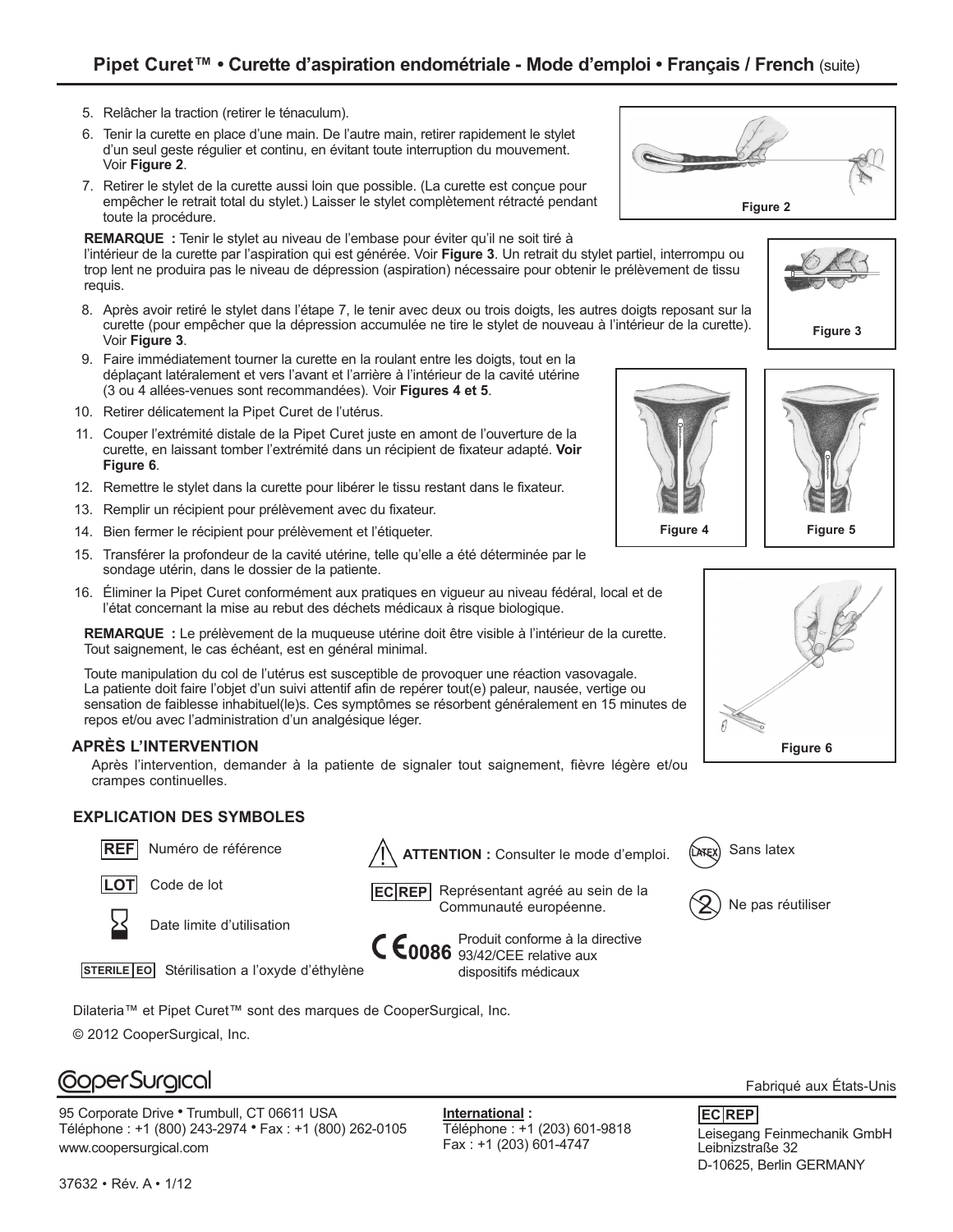# **Pipet Curet™ • Curette per aspirazione endometriale MX140 (3 mm DE) • MX145 (3 mm DE, giallo pallido) • MX150 (4 mm DE) CE0086**

**Istruzioni per l'uso (Italiano / Italian)**



## **DESCRIZIONE DEL DISPOSITIVO**

La curette per aspirazione Pipet Curet™ è un dispositivo sterile monouso e viene impiegata per ottenere una biopsia istologica del rivestimento mucoso dell'utero o estrarre un campione di materiale mestruale uterino per l'esame microscopico o la coltura. La curette MX145 è ideale per le pazienti con bassa soglia del dolore o estremamente ansiose.

## **ATTENZIONE**

La legge federale statunitense limita la vendita di questo dispositivo ai medici o su presentazione di prescrizione medica.

#### **PRECAUZIONI**

- Determinare la profondità dell'utero e la direzione del canale endocervicale prima di avviare la procedura.
- **NON** introdurre **MAI** a forza la curette nel canale.
- Nei casi di marcata stenosi cervicale, prendere in considerazione l'uso di Dilateria™ *(Laminaria japonica)* per ammorbidire e dilatare l'ostio cervicale prima di eseguire la procedura.

### **INDICAZIONI PER L'USO**

- Screening per tumore
- Datazione endometriale
- Determinazione della risposta alla terapia ormonale sostitutiva con estrogeni
- Coltura batterica
- Individuazione di patologia che comporta infertilità
- Monitoraggio delle pazienti che ricevono terapia con tamoxifene
- Amenorrea secondaria

## **CONTROINDICAZIONI**

- Pazienti con sospetta gravidanza
- Pazienti con infiammazione della pelvi in atto o appena risolta
- Pazienti con infezioni cervicali o pelviche *(le infezioni vanno trattate e curate prima di qualsiasi prelievo endometriale)*
- Le pazienti affette da patologie o condizioni che rendono tassativamente controindicato il trattamento chirurgico in regime di day-hospital, come ad esempio le pazienti affette da grave anemia, cardiopatia o deficit nel meccanismo di coagulazione

In generale, per il curettage mediante aspirazione è necessario seguire gli stessi criteri per dilatazione e curettage normali eseguiti in ospedale

## **ISTRUZIONI PER L'USO**

- 1. Preparare l'area vaginale e la cervice come per una qualsiasi procedura intrauterina sterile.
- 2. Con lo specolo vaginale in posizione e l'ostio cervicale visibile, esaminare con cautela l'utero con la sonda curvata nella direzione del canale, per determinare sia la posizione sia la profondità della cavità uterina. L'anestesia e/o la premedicazione sono necessarie solo in una percentuale estremamente ridotta di casi. Informare la paziente che potrebbe avvertire un leggero disagio quando la curette inizia ad essere introdotta. Per alleviare il disagio, circa un minuto prima di inserire la curette si consiglia di passare sull'ostio interno dell'anestetico topico diluito.
- 3. Potrebbe essere necessario usare un tenacolo per afferrare la cervice e applicare una leggera trazione per raddrizzare il canale endocervicale. Per stabilizzare la cervice nelle pazienti con utero antiverso, afferrare il labbro anteriore della cervice con un tenacolo; se l'utero è retroverso, afferrare il labbro posteriore della cervice e applicare una leggera trazione per raddrizzare la curvatura cervicale. Se il canale cervicale è molto secco, applicare una piccola quantità di gel idrosolubile sterile all'estremità d'entrata della curette.
- 4. Con il mandrino posizionato all'estremità distale della curette, inserire la curette Pipet Curet con delicatezza attraverso il canale cervicale e nella cavità uterina, ad una profondità corrispondente alla profondità determinata con la sonda uterina. Vedere la **Figura 1**.
- 5. Rilasciare la trazione (rimuovere il tenacolo).